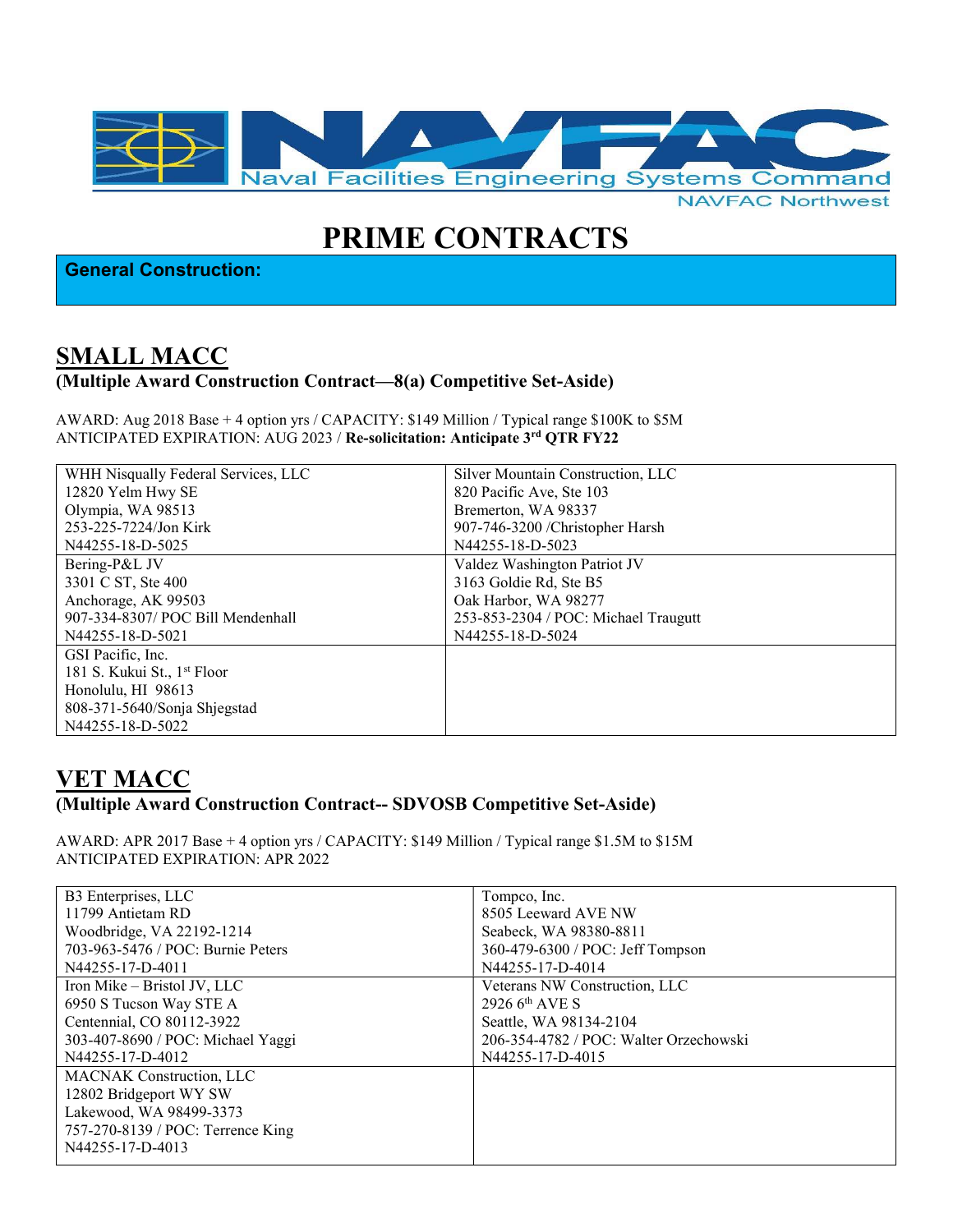### HUB/VET MACC (Multiple Award Construction Contract—HubZone & SDVOSB Competitive Set-Aside)

Award: JUN 2021, Base + 4 option yrs /CAPACITY: \$240 Million /Typical task order range \$2M to \$20M, ANTICIPATED EXPIRATION: Jun 2026 Anticipated Solicitation: Not Started

| <b>Advanced Technology Construction</b> | SEA PAC Engineering, Inc.              |
|-----------------------------------------|----------------------------------------|
| 3828 E. Portland Avenue                 | 625 S New Hampshire Ave FL 2           |
| Tacoma, Washington 98404                | Los Angeles, CA 90005                  |
| 425-251-8483 / POC: Dennis Farrow       | 805-604-7095 / POC: Elizabeth Cabral   |
| N44255-21-D-2000                        | N44255-21-D-2003                       |
| Environet Inc.                          | Shape Construction, Inc.               |
| 64-705 Waikelehua Place                 | 3231 NE Totten Suite 101               |
| Kamuela, Hi 96743                       | Poulsbo, WA 98370                      |
| 208-926-4668 / POC: Joseph Pickard      | 360-377-6383 / POC: Mark Erikson       |
| N44255-21-D-2001                        | N44255-21-D-2004                       |
| I. E. Pacific, Inc.                     | Veterans NW Construction, LLC          |
| 150 West Crest Street                   | 2926 $6th$ AVE S                       |
| Escondido, CA 92025                     | Seattle, WA 98134-2104                 |
| 760-294-7097 / POC: Diane Koester-Byron | 206-354-4782 / POC: Walter Orzechowski |
| N44255-21-D-2002                        | N44255-21-D-2005                       |

## NORTHWEST MACC

#### (Multiple Award Construction Contract—Small Business Competitive Set-Aside)

Award: Jul 17 Base + 4 option yrs /CAPACITY: \$240 Million /Typical task order range \$10M to \$30M ANTICIPATED EXPIRATION: JUL 2022/Re-solicitation: Not Started

| Alutiiq Manufacturing Contractors, LLC        | David Boland, Inc.             |
|-----------------------------------------------|--------------------------------|
| 2115 South 56 <sup>th</sup> Street, Suite 205 | 219 Indian River Ave STE 201   |
|                                               |                                |
| Tacoma, Washington 98409                      | Titusville, Florida 32781      |
| 360-895-3333                                  | 321-269-1345                   |
| N44255-17-D-4031                              | N44255-17-D-4035               |
| Bethel-Webcor JV                              | Doyon Project Services, LLC    |
| 2605 Denali ST STE 202                        | 33810 Weyerhaeuser Way STE 100 |
| Anchorage, Alaska 99503                       | Federal Way, Washington 98001  |
| 907-644-1710                                  | 253-344-5300                   |
| N44255-17-D-4032                              | N44255-17-D-4036               |
| Bristol Design Build Services, LLC            | Jabez-Absher Joint Venture     |
| 111 West $16^{th}$ Ave $3^{rd}$ Floor         | 13322.142 <sup>ND</sup> Ave E  |
| Marysville, Washington 98270                  | Orting, Washington 98360       |
| 360-651-9622                                  | 253-845-9544                   |
| N44255-17-D-4033                              | N44255-17-D-4037               |
| <b>Custom Mechanical Systems Corporation</b>  | <b>VNM Joint Venture</b>       |
| 691 Industrial BLVD                           | 2926 $6TH$ Ave S               |
| Bargersville, Indiana 46106                   | Seattle, Washington 98134      |
| 419-794-9200                                  | 206-354-4782                   |
| N44255-17-D-4034                              | N44255-17-D-4038               |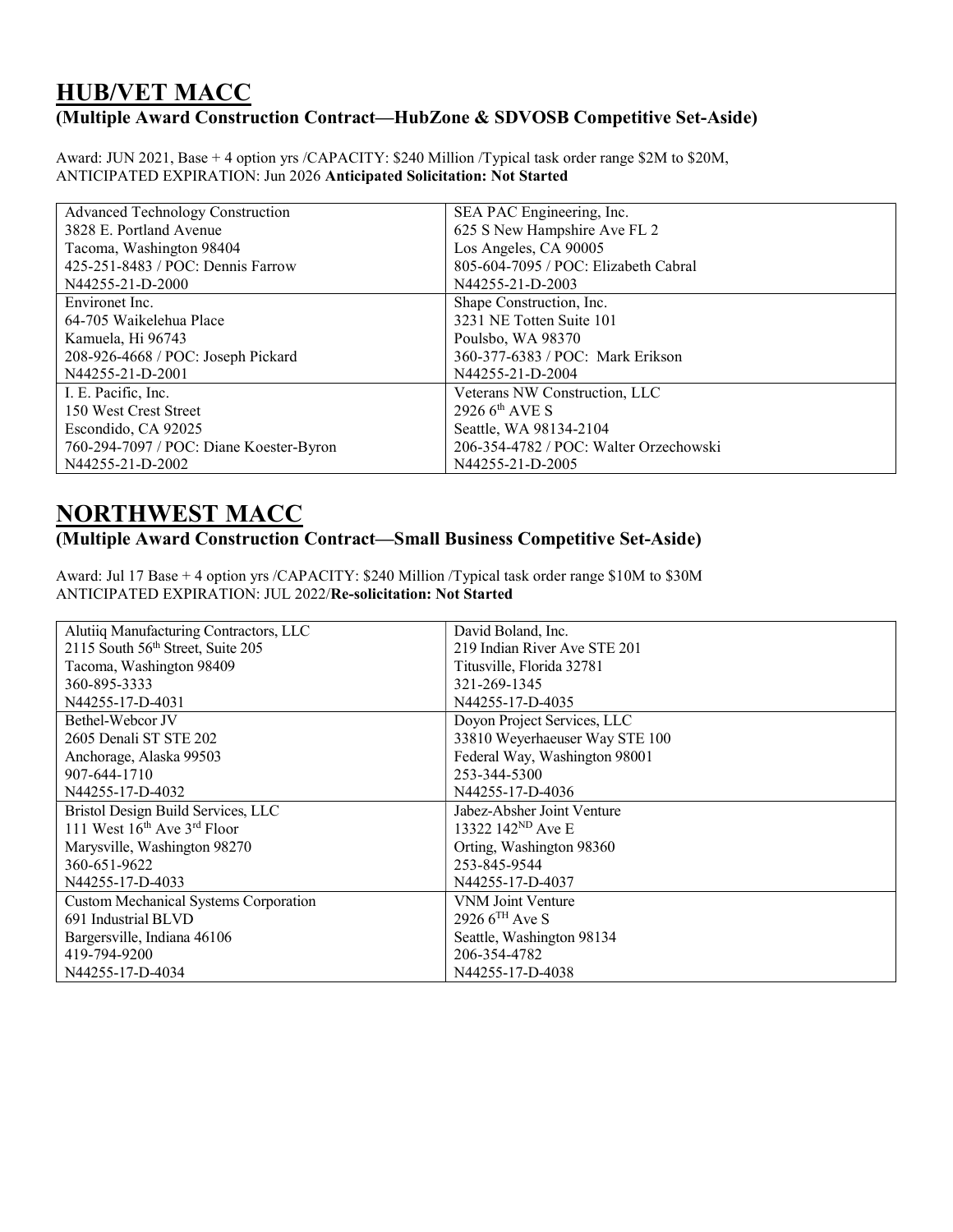### WF MACC

#### (Waterfront Multiple Award Construction Contract—Unrestricted (Full & Open) Competition with Small Business Set-Aside (Reserve))

AWARD: FEB 2021 Base plus 4 Option years / CAPACITY: \$240M Million/Typical task order range: \$500K to \$50M / ANTICIPATED EXPIRATION: FEB 2026 / Anticipated Re-solicitation: Not Started

| <b>Contrack Watts</b>                   | R. E. Staite Engineering            |
|-----------------------------------------|-------------------------------------|
| 6862 Elm Street                         | 2145 E. Belt Street                 |
| McLean, VA 22101                        | San Diego, CA 92113                 |
| (671)300-9100 / POC: Loretta Cruz       | 619-477-7900                        |
| N44255-21-D-5003                        | N44255-21-D-5006                    |
| Manson Construction                     | The Dutra Group                     |
| 5209 East Marginal Way S                | 2350 Kerner BLVD, Suite 200         |
| Seattle, WA 98314                       | San Rafael, CA 94901                |
| 206-764-8557 / POC: Melinda Martirosian | 415-258-6876 / POC: Donna Fraser    |
| N44255-21-D-5004                        | N44255-21-D-5007                    |
| McMillen, LLC                           | <b>Triton Marine Construction</b>   |
| 1471 Shoreline Drive Suite 100          | 5405 Constance Drive SW             |
| Boise, ID 83702                         | Bremerton, WA 98312                 |
| 208-342-4214 / POC: Marcus Emmons       | 360-373-7090 / POC: Stephen Haskell |
| N44255-21-D-5010                        | N44255-21-D-5008                    |
| Nova Group                              | <b>Western Marine Construction</b>  |
| PO Box 4050                             | 2775 Harbor Ave SW                  |
| Napa, CA 94558                          | Seattle, WA 98126                   |
| 360-620-7068 / POC: Mona Carlson        | 206-622-9161                        |
| N44255-21-D-5005                        | N44255-21-D-5009                    |

## JOC

#### (Job Order Contract – 8(a) Competitive Single Award Task Order Contract) Anticipated Re-solicitation: Not Started

Category 3 & 4 small construction projects AWARD: SEP 2019 + 4 option years / CAPACITY: \$99 Million ANTICIPATED EXPIRATION: SEP 2024

Port Madison Enterprises 15775 George LN NE STE 210 Poulsbo, WA 98370 360-779-8103 / POC: Randy Blank N44255-19-D-0008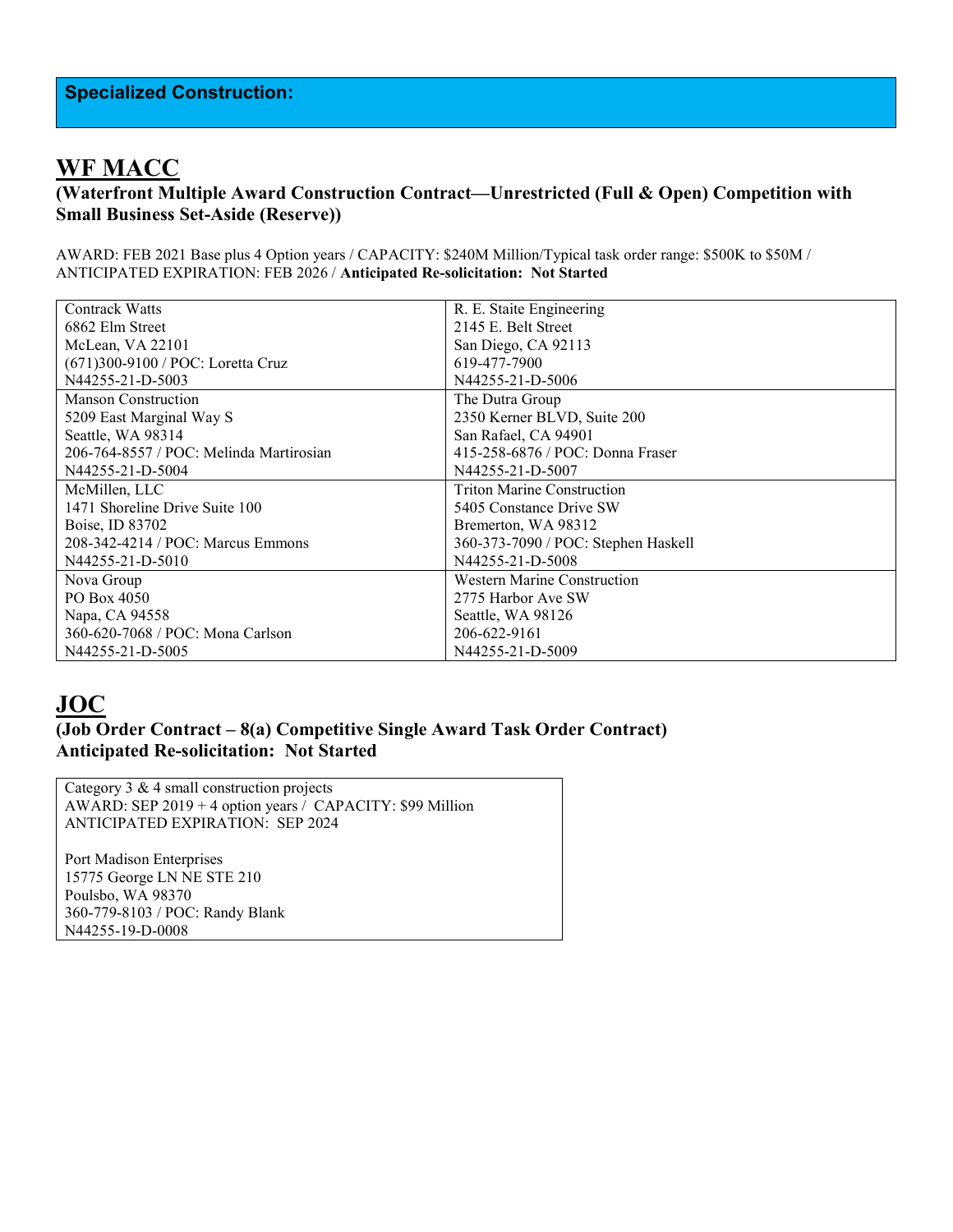### FACILITY SERVICE CONTRACTS

(BOSCs, Grounds/Janitorial and Security : NSBOSC & Grounds/Janitorial - SourceAmerica Set-Aside, WSBOSC – Unrestricted, and Regional Security – Small Business Set-Aside)

#### BASE OPERATIONS CONTRACTS (BOSC)

| <b>North Sound BOSC: (SourceAmerica) - Procurement List</b>       |
|-------------------------------------------------------------------|
| AWARD: Aug 17 Base $+$ 5 option years                             |
|                                                                   |
| <b>Anticpiated Resolicitation: Not Started</b>                    |
|                                                                   |
| Skookum Educational Programs                                      |
| 4525 Auto Center Way                                              |
| Bremerton, WA 98312                                               |
| 360-475-0756 / POC: Scott Bell                                    |
| N44255-17-D-4039                                                  |
|                                                                   |
| Primary Bases Served: Naval Station Everett and Naval Air Station |
| Whidbey Island                                                    |
|                                                                   |

#### GROUNDS AND JANITORIAL

NISH (SourceAmerica) - Procurement List Award AWARD: Sep 18 Base + 6 option years

Skookum Educational Programs 4525 Auto Center Way Bremerton, WA 98312 360-475-0756 / POC: Scott Bell N44255-18-D-5009

Primary Bases Served: Naval Base Kitsap (Bangor, Keyport, PSNS, Whidbey, Everett, Indian Island)

#### REGIONAL SECURITY CONTRACT:

Regional Security Contract: (Small Bus. Set-Aside) CAPACITY: \$55 Million AWARD: Aug 2020 EXPIRES: Sep 2025 Anticpiated Resolicitation: Not Started ProSecure, LLC. 10400 Eaton PL Ste 215 Fairfax, VA 22030-2208 1-571-459-2895/ POC: Mike Brown

N44255-20-D-5018 Primary Bases Served: Naval Base Kitsap (Bangor, Keyport, PSNS, Indian Island)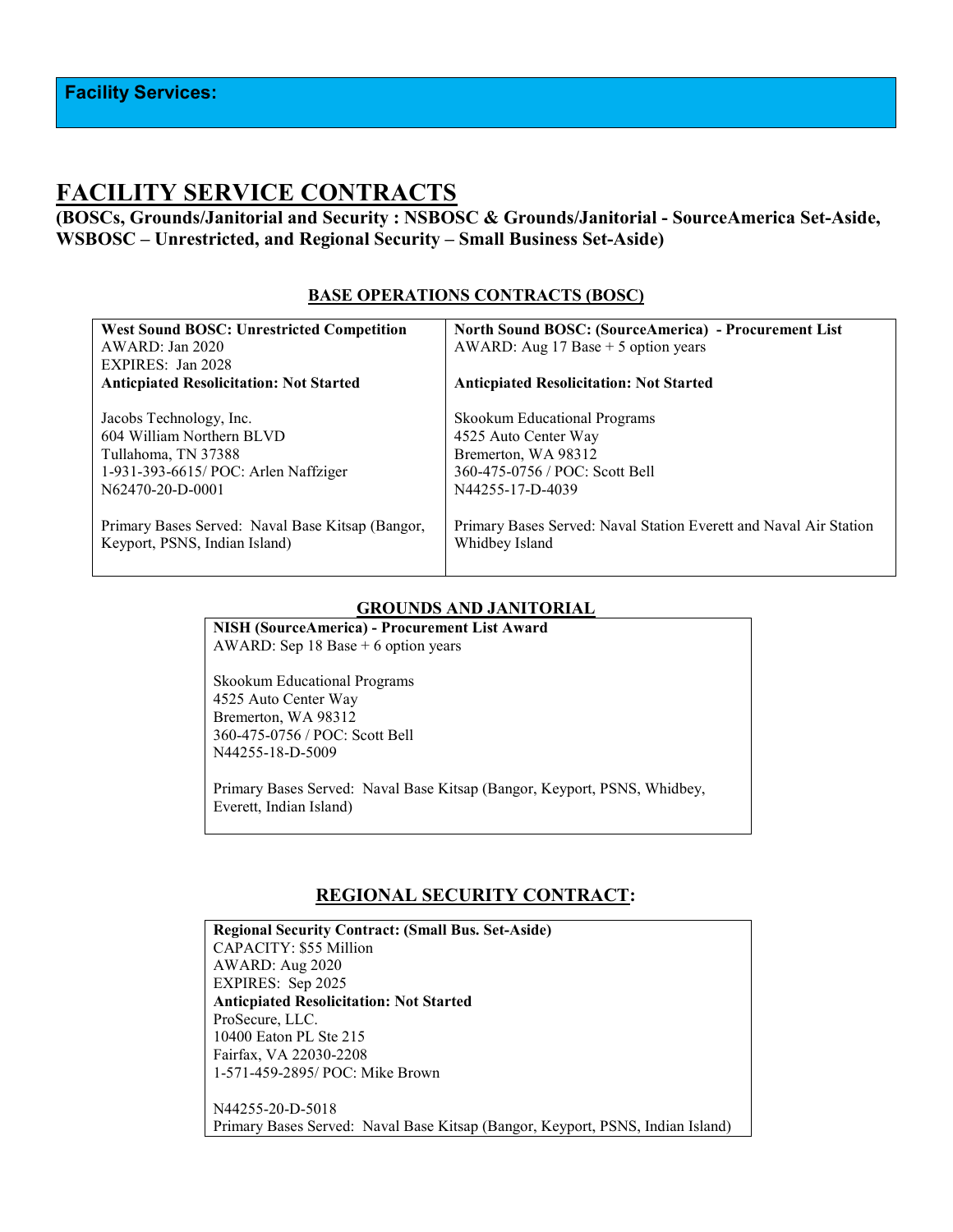# ENVIRONMENTAL CONTRACTS

| <b>Environmental Restoration A&amp;E (Small Bus. Set-Aside):</b> | Long Term Monitoring & Maintenance (Small Bus. Set-Aside): |
|------------------------------------------------------------------|------------------------------------------------------------|
| CAPACITY: \$40 Million                                           | CAPACITY: \$37 Million                                     |
| AWARD: JUL 2020 Base $+$ 4 option years                          | AWARD: JAN 2020 Base $+$ 4 option years                    |
| <b>ANTICIPATED RE-SOLICITATION: Not Started</b>                  | <b>ANTICIPATED RE-SOLICITATION: Not Started</b>            |
|                                                                  |                                                            |
| Liberty JV                                                       | EA Engineering, Science & Technology                       |
| 1851 W 24 <sup>th</sup> ST STE 101                               | 225 Schilling Cir STE 400                                  |
| Yuma, AZ 85364-6104                                              | Hunt Valley, MD 21031-1124                                 |
| 923-920-4054/POC: Stacy Gutierrez                                | 410-527-2447 / POC: Kathryn Kuwabara                       |
| N44255-20-D-5006                                                 | N44255-20-D-6006                                           |
| Lab Sampling Services (Small Bus. Set-Aside):                    | <b>Forestry IDIQ (8(a) Sole Source)</b>                    |
| CAPACITY: \$4 Million                                            | CAPACITY: \$4 Million                                      |
| Award: May 2020 Base +4 option years                             | Award: SEP 2016 Base $+$ 4 option years                    |
| <b>ANTICIPATED RE-SOLICITATION: Not Started</b>                  | <b>ANTICIPATED RE-SOLICITATION: Not Started</b>            |
|                                                                  |                                                            |
| Kane Environmental, Inc.                                         | LKE Corp.                                                  |
| 3815 Woodland Park Ave. N Suite 102                              | 1002 Ryan Tavelli Rd Skamania Co.                          |
| Seattle, WA 98103                                                | Washougal, WA 98671                                        |
| 206-691-0476/ POC: John Kane                                     | 503-243-2208 / POC: Lorraine K. Erion                      |
| N44255-20-D-5004                                                 | N44255-16-D-2013                                           |

## Architecture & Engineering:

# ARCHITECTURE AND ENGINEERING CONTRACTS

| <b>Architectural IDIQ SB Set-aside</b>       | <b>Marine/Waterfront IDIQ Unrestricted</b> |
|----------------------------------------------|--------------------------------------------|
| CAPACITY: \$50 Million                       | CAPACITY: \$100 Million                    |
| AWARD: AUG 21 Base $+$ 4 option years        | AWARD: FEB 2020 Base $+$ 4 option years    |
| Re-solicitation: Not Started                 | Re-solicitation: Not Started               |
|                                              |                                            |
| Fraser and Fogle                             | <b>WSP</b>                                 |
| 11061 NE 2 <sup>nd</sup> Street, Suite 160   | 33301 9 <sup>th</sup> Avenue South         |
| Bellevue, WA 98004-8368                      | Federal Way, WA 98003-2600                 |
| 425-455-3436 / POC: Wally Fraser             | 206-431-2362 / POC: Joe Stockwell          |
| N44255-21-D-0001                             | N44255-20-D-0001                           |
| Civil/Structural IDIQ/Unrestricted           | <b>Multi-Discipline IDIQ Unrestricted</b>  |
| CAPACITY: \$100M                             | CAPACITY: \$100 Million                    |
| AWARD: JAN 2022 Base $+$ 4 option years      | AWARD: Sep 2020 Base $+$ 4 option years    |
| <b>Re-solicitation: Not Started</b>          | Re-solicitation: Not Started               |
|                                              |                                            |
| Reid Middleton                               | Rogers, Lovelock, & Fritz, Inc.            |
| 728 134TH ST SW STE 200                      | 4750 New Broad Street                      |
| Everett, WA 98204-5322                       | Orlando, FL 32814                          |
| 425-741-3800 / POC: Robert Galteland         | 407-730-8600 / POC: Scott Fote             |
| N44255-22-D-1500                             | N44255-20-D-0002                           |
| <b>Facilities Planning IDIQ SB Set-aside</b> |                                            |
| CAPACITY: \$15 Million                       |                                            |
| AWARD: MAY 2016 Base $+$ 4 option years      |                                            |
| Re-solicitation: In progress                 |                                            |
|                                              |                                            |